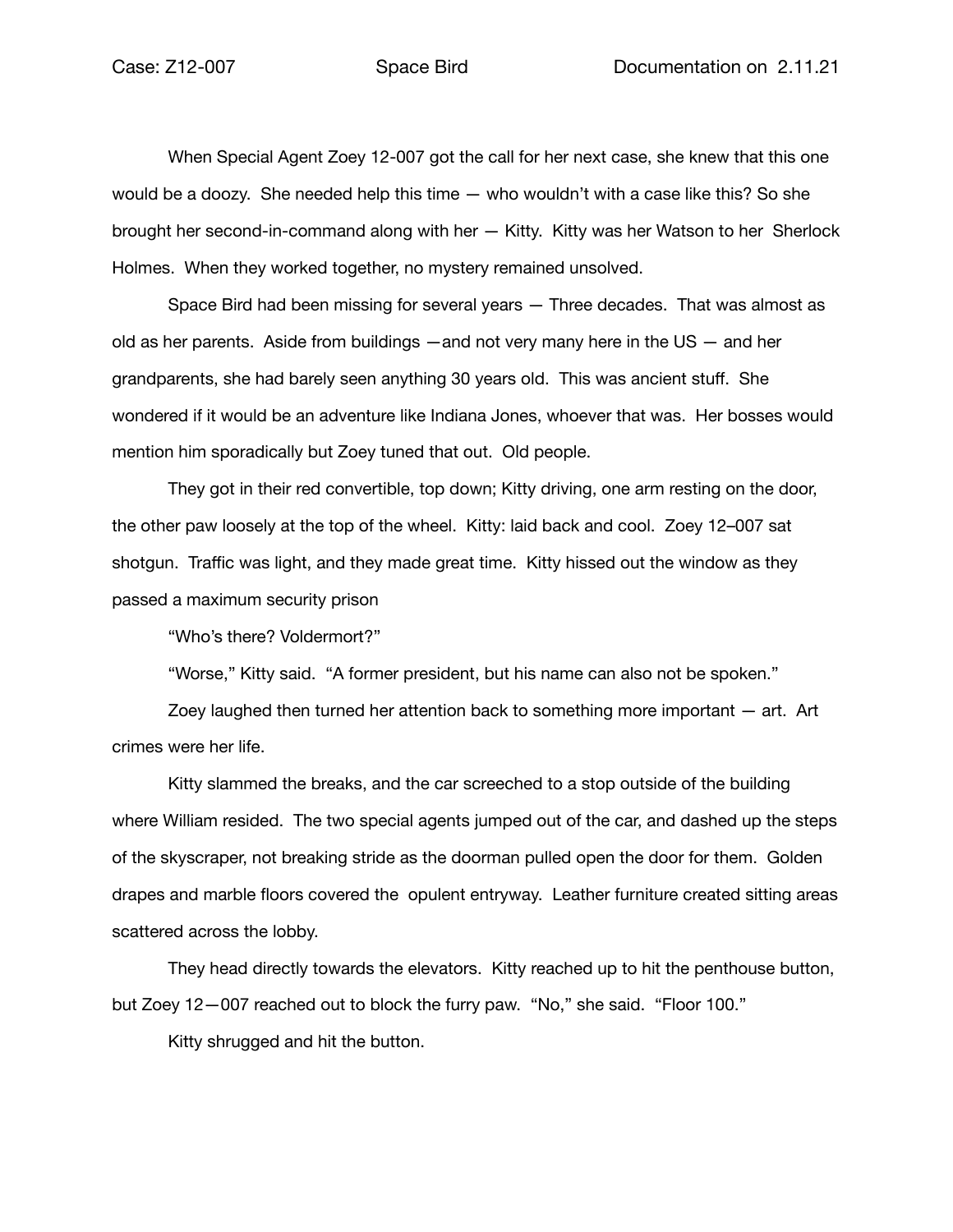They stepped inside, Kitty meowing along with the Muzak version of Billie Eilish. Aside from magic detective skills, this cat had style. She probably got it from her husband, Boyfriend Cat.

They rode up in silence. Zoey 12–007 didn't know what Kitty was thinking, maybe about the case, maybe about Boyfriend Cat. Zoey didn't know, but she focused on the case. William had sent her a letter explaining the details.

He had recently learned that Space Bird belong to his family.

Or at least it should have. When his great-great-great-great-great grandfather had brought the statue over from the Netherlands. Once it arrived on American soil, it vanished into someone else's collection. It showed in the MOMA for many years, but then one day it was stolen.

William had found out that the statue was his great-great-great-great-great grandfather's two days ago, and he reached out to the Art Crimes agency immediately. They assigned the only two special agents they could fully trust.

They stepped off the elevator and walked down the hallway to William's front door. Kitty stood on her hind legs, stretching up to scratch on the door. After a couple of beats, the door opened and William welcomed them into his home.

"So," Zoey said, "You said in the call that you had received a mysterious package in the mail."

"Yes." William motioned them inside, then stuck his head out the door to verify that no one else was there. He led them further into the apartment, passed a kitchen that had dirty dishes pilling up, and into a back study. He took a key from a chain around his neck, and unlocked the desk drawer. He pulled out a plastic bag. It contained a knife that looked like it had some rust on it  $-$  or was it blood? Also in the pack was a lid.

Zoey took the bag from William and looked inside. Kitty jumped up on her shoulders in order to see also.

"Well," Kitty said. "The knife looks scary. But I don't know about the other things."